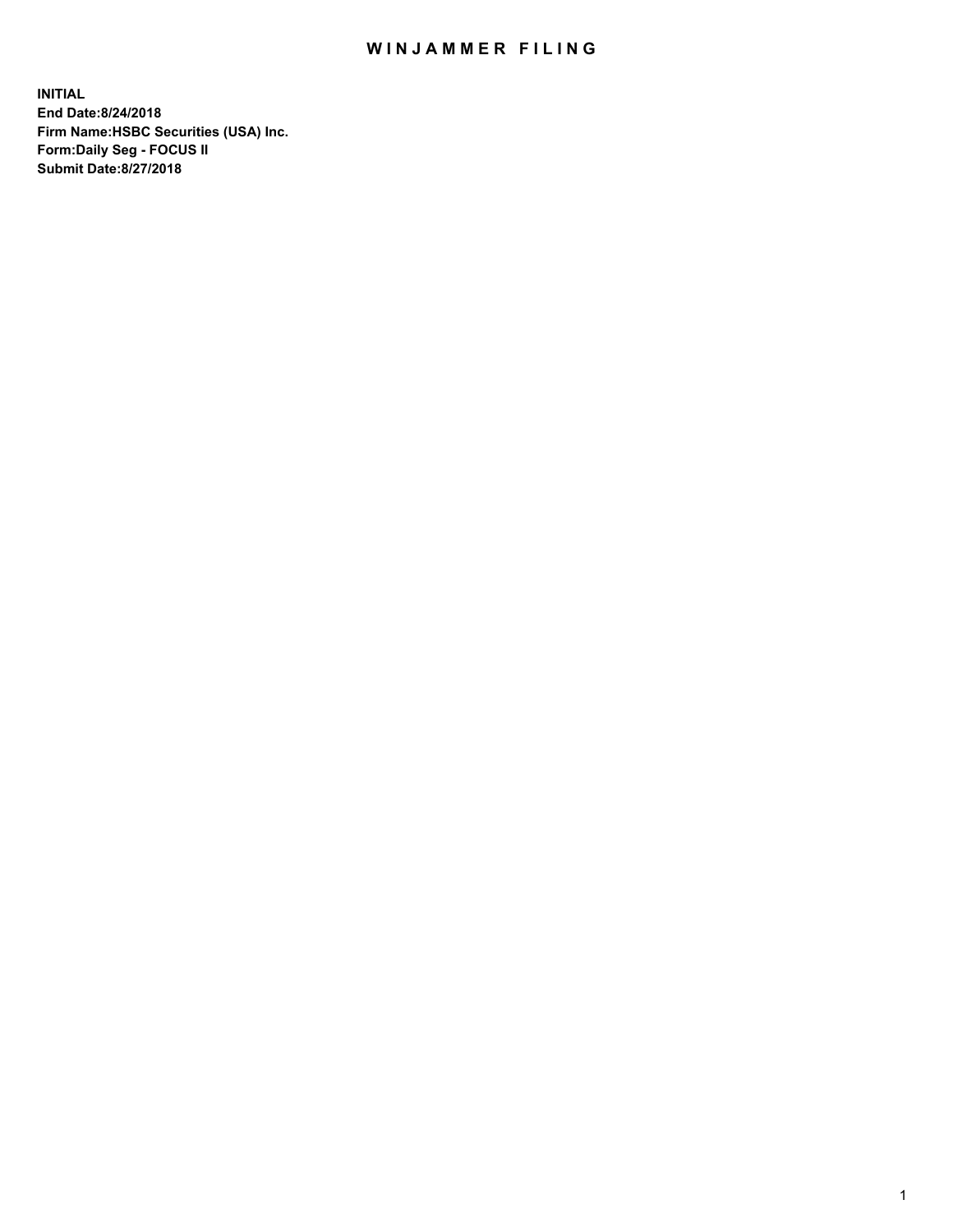**INITIAL End Date:8/24/2018 Firm Name:HSBC Securities (USA) Inc. Form:Daily Seg - FOCUS II Submit Date:8/27/2018 Daily Segregation - Cover Page**

| Name of Company                                                                                                                                                                                                                                                                                                                | <b>HSBC Securities (USA) Inc.</b>                                          |
|--------------------------------------------------------------------------------------------------------------------------------------------------------------------------------------------------------------------------------------------------------------------------------------------------------------------------------|----------------------------------------------------------------------------|
| <b>Contact Name</b>                                                                                                                                                                                                                                                                                                            | <b>Michael Vacca</b>                                                       |
| <b>Contact Phone Number</b>                                                                                                                                                                                                                                                                                                    | 212-525-7951                                                               |
| <b>Contact Email Address</b>                                                                                                                                                                                                                                                                                                   | michael.vacca@us.hsbc.com                                                  |
| FCM's Customer Segregated Funds Residual Interest Target (choose one):<br>a. Minimum dollar amount: : or<br>b. Minimum percentage of customer segregated funds required:% ; or<br>c. Dollar amount range between: and; or<br>d. Percentage range of customer segregated funds required between:% and%.                         | 147,000,000<br>$\overline{\mathbf{0}}$<br>0 <sub>0</sub><br>0 <sub>0</sub> |
| FCM's Customer Secured Amount Funds Residual Interest Target (choose one):<br>a. Minimum dollar amount: ; or<br>b. Minimum percentage of customer secured funds required:%; or<br>c. Dollar amount range between: and; or<br>d. Percentage range of customer secured funds required between:% and%.                            | 25,000,000<br><u>0</u><br>0 <sub>0</sub><br>00                             |
| FCM's Cleared Swaps Customer Collateral Residual Interest Target (choose one):<br>a. Minimum dollar amount: ; or<br>b. Minimum percentage of cleared swaps customer collateral required:% ; or<br>c. Dollar amount range between: and; or<br>d. Percentage range of cleared swaps customer collateral required between:% and%. | 95,000,000<br><u>0</u><br>00<br>0 <sub>0</sub>                             |

Attach supporting documents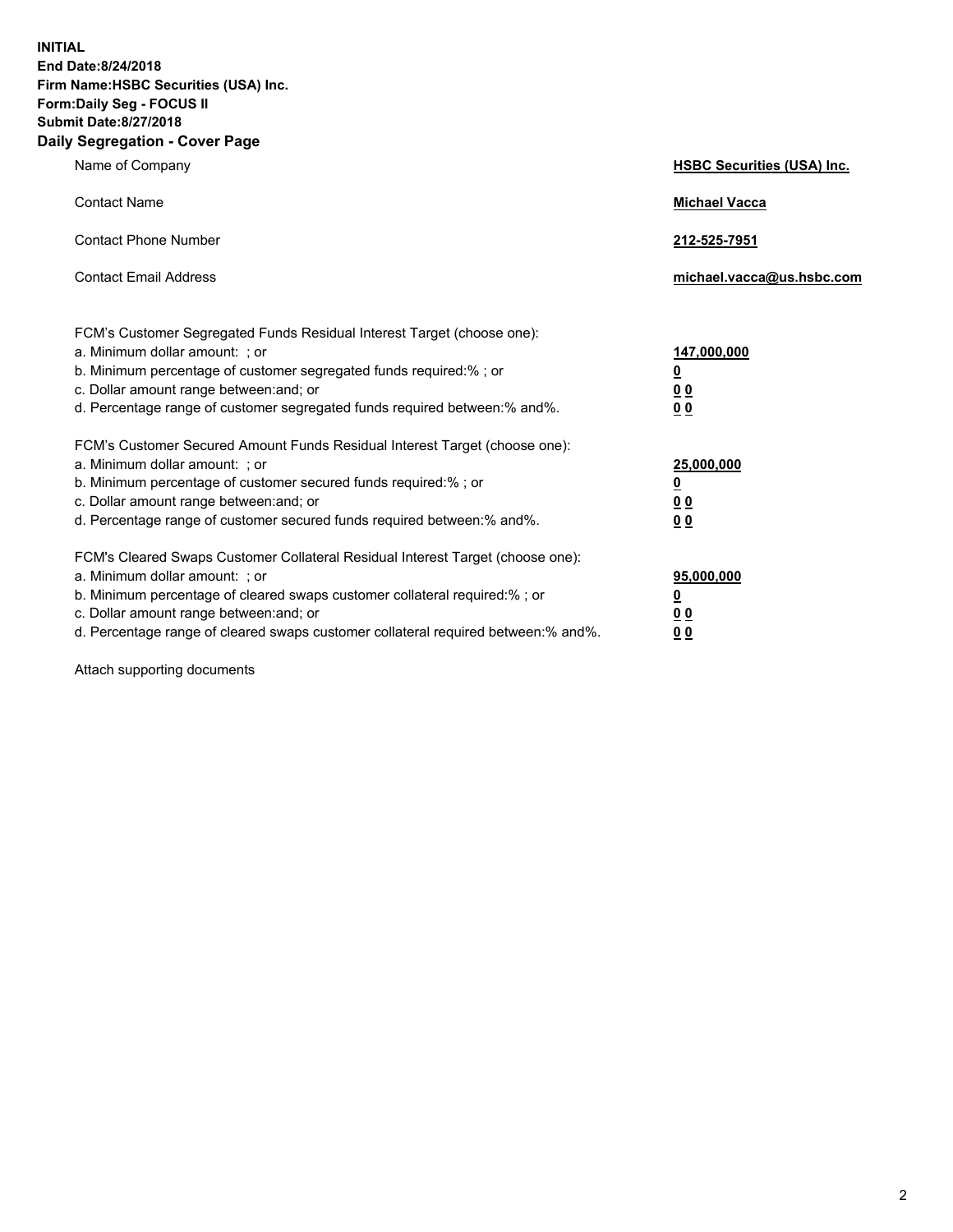**INITIAL End Date:8/24/2018 Firm Name:HSBC Securities (USA) Inc. Form:Daily Seg - FOCUS II Submit Date:8/27/2018 Daily Segregation - Secured Amounts** Foreign Futures and Foreign Options Secured Amounts Amount required to be set aside pursuant to law, rule or regulation of a foreign government or a rule of a self-regulatory organization authorized thereunder **0** [7305] 1. Net ledger balance - Foreign Futures and Foreign Option Trading - All Customers A. Cash **108,732,405** [7315] B. Securities (at market) **93,706,203** [7317] 2. Net unrealized profit (loss) in open futures contracts traded on a foreign board of trade **-3,579,094** [7325] 3. Exchange traded options a. Market value of open option contracts purchased on a foreign board of trade **0** [7335] b. Market value of open contracts granted (sold) on a foreign board of trade **0** [7337] 4. Net equity (deficit) (add lines 1. 2. and 3.) **198,859,514** [7345] 5. Account liquidating to a deficit and account with a debit balances - gross amount **1,355,488** [7351] Less: amount offset by customer owned securities **-1,354,937** [7352] **551** [7354] 6. Amount required to be set aside as the secured amount - Net Liquidating Equity Method (add lines 4 and 5) **198,860,065** [7355] 7. Greater of amount required to be set aside pursuant to foreign jurisdiction (above) or line 6. **198,860,065** [7360] FUNDS DEPOSITED IN SEPARATE REGULATION 30.7 ACCOUNTS 1. Cash in banks A. Banks located in the United States **85,906,295** [7500] B. Other banks qualified under Regulation 30.7 **0** [7520] **85,906,295** [7530] 2. Securities A. In safekeeping with banks located in the United States **61,779,806** [7540] B. In safekeeping with other banks qualified under Regulation 30.7 **0** [7560] **61,779,806** [7570] 3. Equities with registered futures commission merchants A. Cash **0** [7580] B. Securities **0** [7590] C. Unrealized gain (loss) on open futures contracts **0** [7600] D. Value of long option contracts **0** [7610] E. Value of short option contracts **0** [7615] **0** [7620] 4. Amounts held by clearing organizations of foreign boards of trade A. Cash **0** [7640] B. Securities **0** [7650] C. Amount due to (from) clearing organization - daily variation **0** [7660] D. Value of long option contracts **0** [7670] E. Value of short option contracts **0** [7675] **0** [7680] 5. Amounts held by members of foreign boards of trade A. Cash **56,256,870** [7700] B. Securities **31,926,397** [7710] C. Unrealized gain (loss) on open futures contracts **-3,579,094** [7720]

- 
- D. Value of long option contracts **0** [7730]
- E. Value of short option contracts **0** [7735] **84,604,173** [7740] 6. Amounts with other depositories designated by a foreign board of trade **0** [7760]
- 7. Segregated funds on hand **0** [7765]
- 8. Total funds in separate section 30.7 accounts **232,290,274** [7770]
- 9. Excess (deficiency) Set Aside for Secured Amount (subtract line 7 Secured Statement Page 1 from Line 8)
- 10. Management Target Amount for Excess funds in separate section 30.7 accounts **25,000,000** [7780]
- 11. Excess (deficiency) funds in separate 30.7 accounts over (under) Management Target **8,430,209** [7785]

**33,430,209** [7380]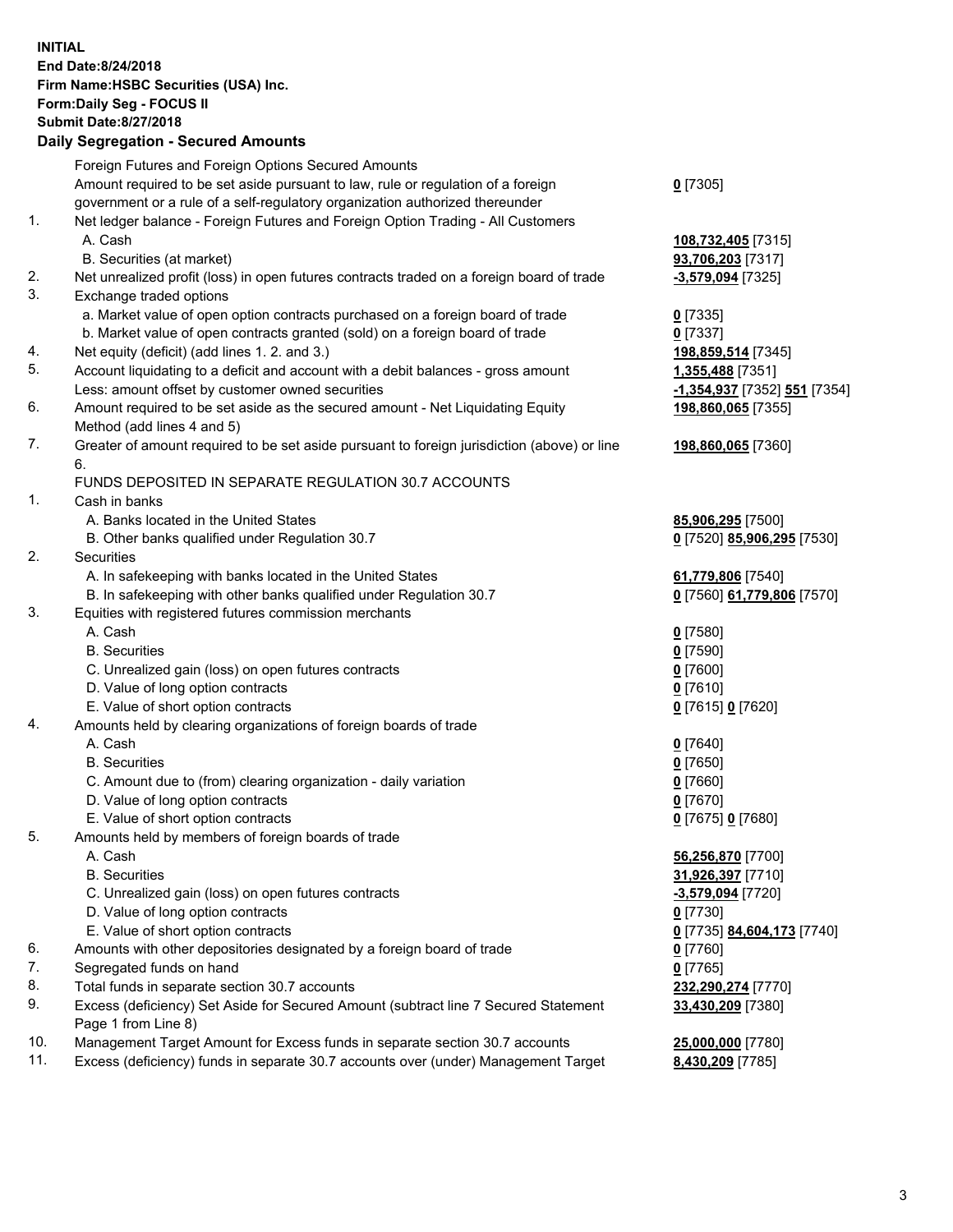**INITIAL End Date:8/24/2018 Firm Name:HSBC Securities (USA) Inc. Form:Daily Seg - FOCUS II Submit Date:8/27/2018 Daily Segregation - Segregation Statement** SEGREGATION REQUIREMENTS(Section 4d(2) of the CEAct) 1. Net ledger balance A. Cash **176,625,273** [7010] B. Securities (at market) **1,443,364,008** [7020] 2. Net unrealized profit (loss) in open futures contracts traded on a contract market **211,354,175** [7030] 3. Exchange traded options A. Add market value of open option contracts purchased on a contract market **314,188,962** [7032] B. Deduct market value of open option contracts granted (sold) on a contract market **-108,837,547** [7033] 4. Net equity (deficit) (add lines 1, 2 and 3) **2,036,694,871** [7040] 5. Accounts liquidating to a deficit and accounts with debit balances - gross amount **28,422,495** [7045] Less: amount offset by customer securities **-28,087,914** [7047] **334,581** [7050] 6. Amount required to be segregated (add lines 4 and 5) **2,037,029,452** [7060] FUNDS IN SEGREGATED ACCOUNTS 7. Deposited in segregated funds bank accounts A. Cash **39,579,745** [7070] B. Securities representing investments of customers' funds (at market) **0** [7080] C. Securities held for particular customers or option customers in lieu of cash (at market) **207,657,503** [7090] 8. Margins on deposit with derivatives clearing organizations of contract markets A. Cash **363,068,422** [7100] B. Securities representing investments of customers' funds (at market) **127,259,920** [7110] C. Securities held for particular customers or option customers in lieu of cash (at market) **1,150,062,200** [7120] 9. Net settlement from (to) derivatives clearing organizations of contract markets **8,220,556** [7130] 10. Exchange traded options A. Value of open long option contracts **314,188,962** [7132] B. Value of open short option contracts **-108,837,547** [7133] 11. Net equities with other FCMs A. Net liquidating equity **10,570,048** [7140] B. Securities representing investments of customers' funds (at market) **0** [7160] C. Securities held for particular customers or option customers in lieu of cash (at market) **0** [7170] 12. Segregated funds on hand **85,644,305** [7150] 13. Total amount in segregation (add lines 7 through 12) **2,197,414,114** [7180] 14. Excess (deficiency) funds in segregation (subtract line 6 from line 13) **160,384,662** [7190] 15. Management Target Amount for Excess funds in segregation **147,000,000** [7194] 16. Excess (deficiency) funds in segregation over (under) Management Target Amount **13,384,662** [7198]

Excess